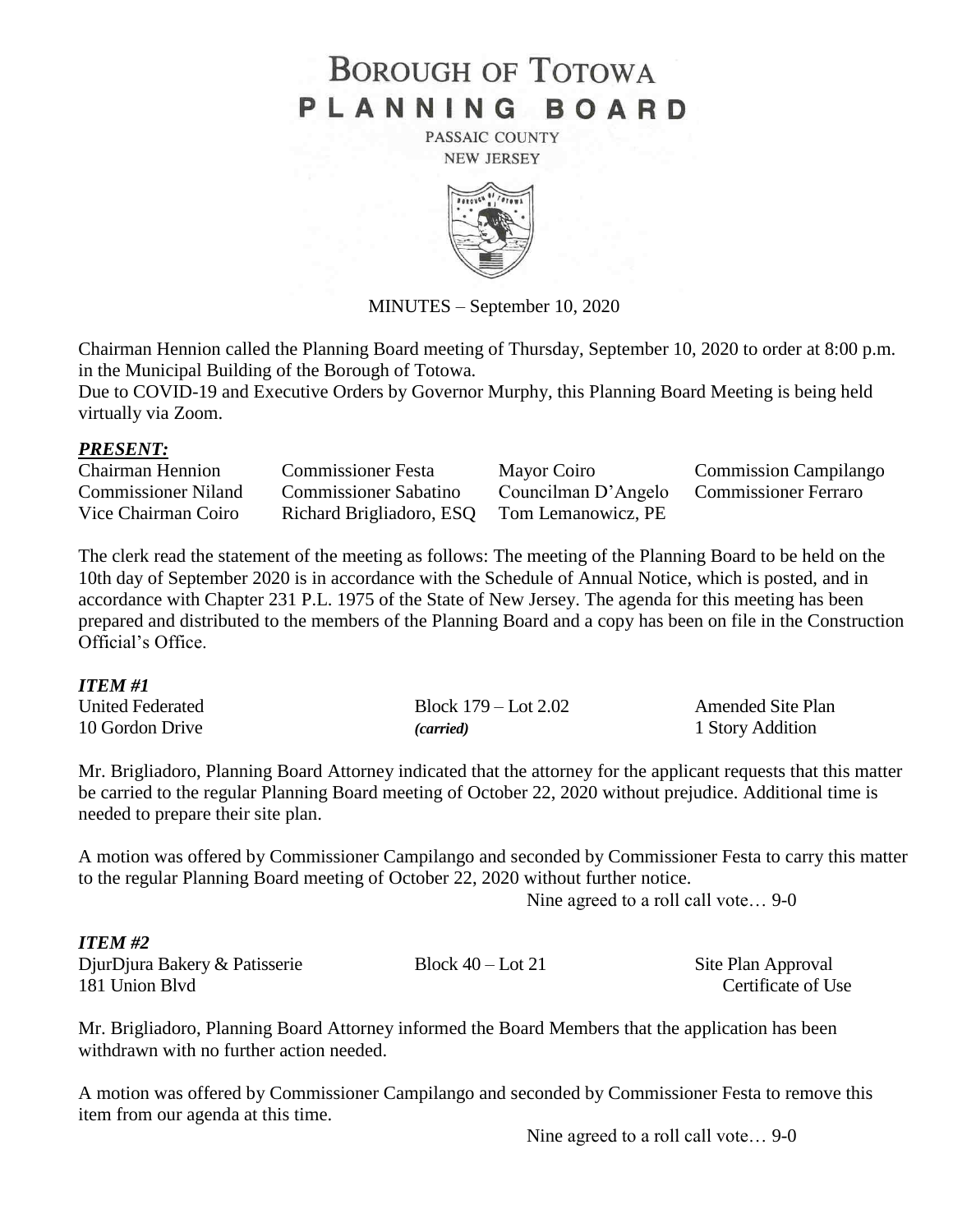# PLANNING BOARD MEETING SEPTEMBER 10, 2020 MINUTES CONTINUED PAGE 2

*ITEM #3* Barber Boss, LLC Block 11 – Lot 2 Site Plan Approval 87 Union Blvd Certificate of Use

Rich Brigliadoro, Planning Board Attorney, indicated that he was informed by our Building Code Office that the landlord has withdrawn his consent for occupancy by the proposed applicant.

A motion was offered by Commissioner Campilango and seconded by Commissioner Festa to remove this item from our agenda at this time.

Nine agreed to a roll call vote… 9-0

A motion was offered by Commissioner Campilango and seconded by Commissioner Festa to excuse Vice Chairman and Mayor Coiro from the next matter.

All agreed to a roll call vote… 9-0

| <b>ITEM#4</b>         |                    |                    |
|-----------------------|--------------------|--------------------|
| <b>Anthony Cicero</b> | Block $93 -$ Lot 4 | Site Plan Approval |
| 417 Totowa Road       |                    | Certificate of Use |

Mr. Anthony Cicero appeared requesting the approval for occupancy of 650 sq. ft. of office space for his construction company.

Mr. Brigilidoro, Planning Board Attorney read a letter of intent into the record. The anticipated hours of operation will be Monday through Friday from 7:00 a.m. to 5:00 p.m. It is anticipated that there will be three employees on-site. The landlord has provided three parking spaces on-site for the proposed use.

Mr. Cicero testified that the nature of the business is that of a commercial construction company. The office will be used for billing and providing estimates for construction jobs. With respect to signage, there is an existing freestanding sign and the Applicant will install signage in the space provided on the existing sign. The Landlord, Angelo Coiro, confirmed that the Applicant has permission to install a sign in the space provided on the existing freestanding sign.

A motion was offered by Commissioner Campilango and seconded by Commissioner Festa to approve the minor site plan as presented. This approval is subject to and contingent upon the following conditions and will be memorialized in a Resolution at a future date:

- 1. The construction of internal partitions, exits, entrances and fire safety devices are subject to and require the approval of the fire sub-code official, the fire inspector and the building inspector.
- 2. The applicant will supply the Chief of Police with an emergency contact list and will also obtain the approval of the Police Chief in regards to all alarms and security devices.
- 3. There will be no outside storage of equipment or materials.
- 4. The Applicant will replace the existing text sign with the name of the business.

Seven agreed to a roll call vote… 7-0

A motion was offered by Commissioner Campilango and seconded by Commissioner Festa to re-admit Vice Chairman and Mayor Coiro to the remainder of the meeting.

Seven agreed to a roll call vote… 7-0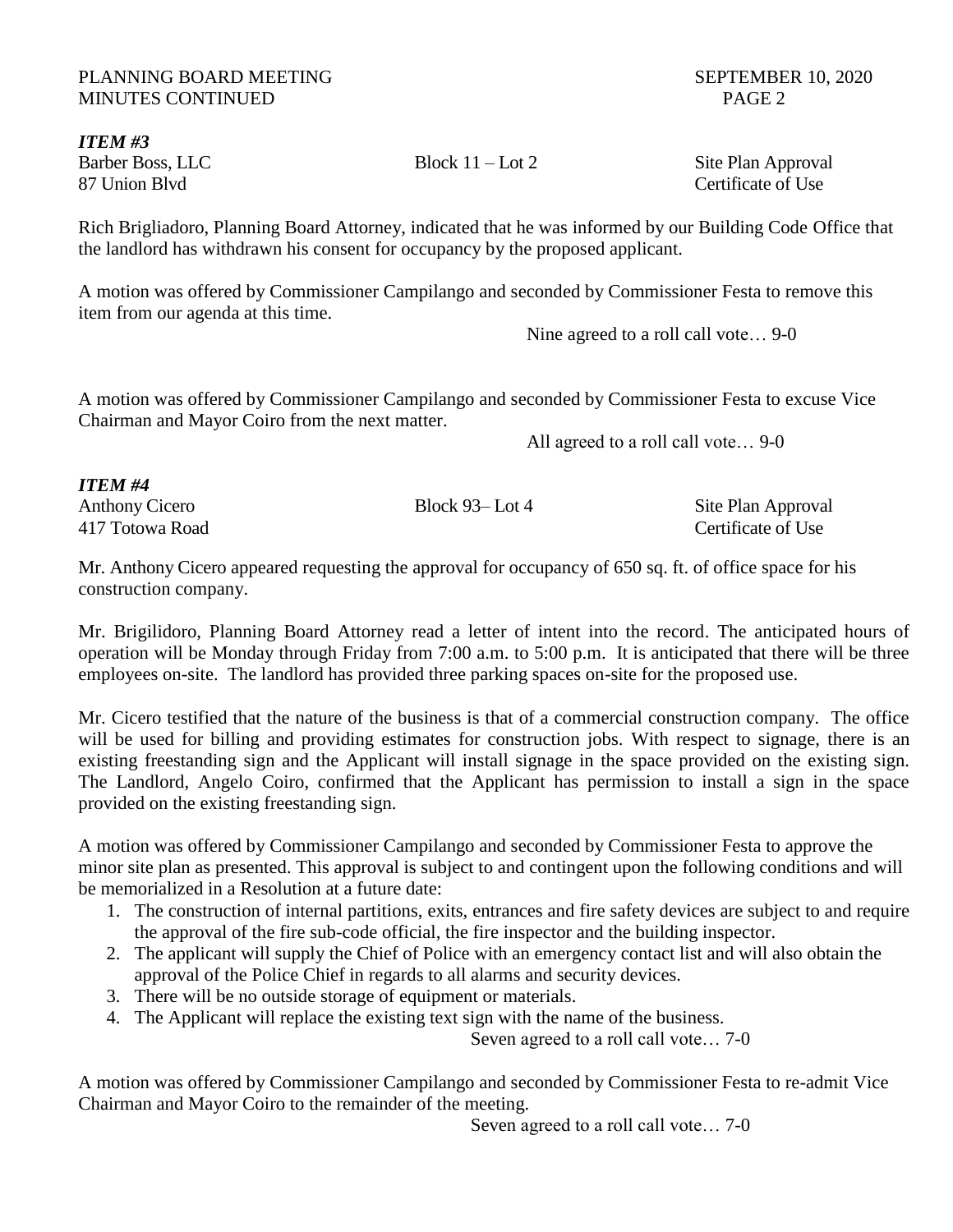### PLANNING BOARD MEETING SEPTEMBER 10, 2020 MINUTES CONTINUED PAGE 3

# *ITEM #5*

721 Union Blvd **Addition** 

# Regal Commodities Block 173 – Lot 1.02 Amended Site Plan

Mr. James Veneruso, Attorney, Mr. Sterba, Architect and Mr. Joseph Puzzo, CEO & Owner appeared requesting preliminary and final site plan approval, as with ancillary "c" or bulk variance relief for an addition to the existing building. The warehouse addition will be located on a portion of the site that is already paved and contains impervious surface. The existing building is approximately 77,000 square feet inside and the new addition is approximately 10,400 square feet in size. The new addition is proposed to be strictly for warehouse purposes where finished goods will be stored before being shipped out. Also, the new warehouse addition will be fully sprinklered.

Mr. Apuzzo testified that the Applicant is a private label coffee roaster for both national brands and private brands. Regal Commodities moved to Totowa in 2013. Mr. Apuzzo represented that the Applicant will have more parking than is required by the ordinance. He further represented that although the Applicant is proposing 82 parking spaces, and he has 100 employees, he operates two (2) shifts with no more than 50 employees on-site at any one time. He does not contemplate an increase in the number of employees. Thus, he represented that there is sufficient on-site parking for his business.

Mr. Sterba testified that the site is located in the I-1 Zone and is approximately 5.29 acres in lot area. The Applicant proposes a one-story addition to the north side of the existing building. Mr. Sterba testified that the Applicant seeks to continue the appearance of the building and that the exterior finish will be precast concrete and stucco in order to match the office portion of the building. The proposed addition is for warehouse use only. Mr. Sterba reviewed the Site Plan with the Planning Board. He stated that there are four overhead loading doors in the northwest corner of the building and the Applicant will be adding two more loading doors.

Mr. Sterba also represented that the Applicant would remove the existing trailers and shipping containers, specifically, the four shipping containers which are located on a concrete pad will be removed and will be replaced with a dumpster pad and enclosure.

Mr. Sterba calculated the required number of parking spaces based on one parking space per 200 square feet. He concluded that 43 parking spaces for the office use are required. 82 parking spaces are on-site. The remaining 39 spaces are sufficient for the remaining operations.

Mr. Sterba represented that the Applicant will relocate the existing lighting to the north side of the addition. Mr. Sterba will also submit a lighting plan to the Board Engineer for his review and approval. Mr. Sterba also stipulated that the Applicant will also submit a landscaping plan to the Board Engineer, as well as design calculations for the retaining wall would be provided.

The Applicant requires ancillary "c" or bulk variance relief in regard to the existing side yard on the southerly side of the building. Where a minimum of 30 feet is required and 24.7 feet is both existing and proposed. The Applicant also requires a design waiver for parking space size relative to the width of the parking space where a 10-foot width is required and a 9-foot width is proposed. The Applicant represents that the parking spaces are utilized by employees who are on-site for a long period of time. Thus, there is no continuous turnover of vehicles in parking spaces.

A motion was offered by Commissioner Campilango and seconded by Commissioner Festa to open the public portion of the meeting.

All agreed to a roll call vote… 9-0